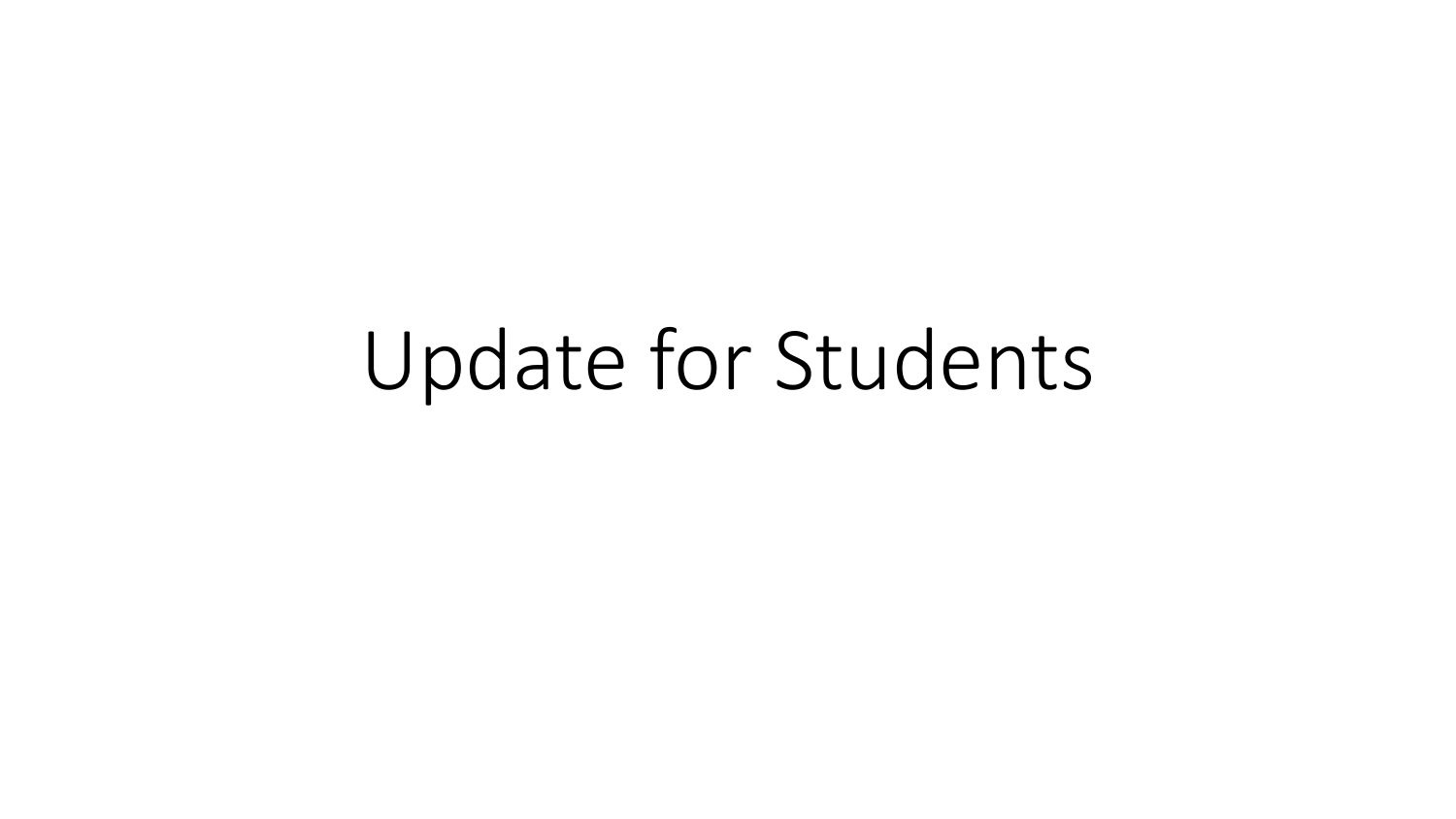#### A huge well done…

- Well done and thank you for the unbelievably positive start that the overwhelming majority of you have made to the new academic year.
- It is wonderful to see you all back in school.
- Thank you for trying your best to comply with the new expectations such as hand cleanliness, one-ways systems, year group bubbles, wearing face coverings and so on. We have been very proud of your conduct and resilience.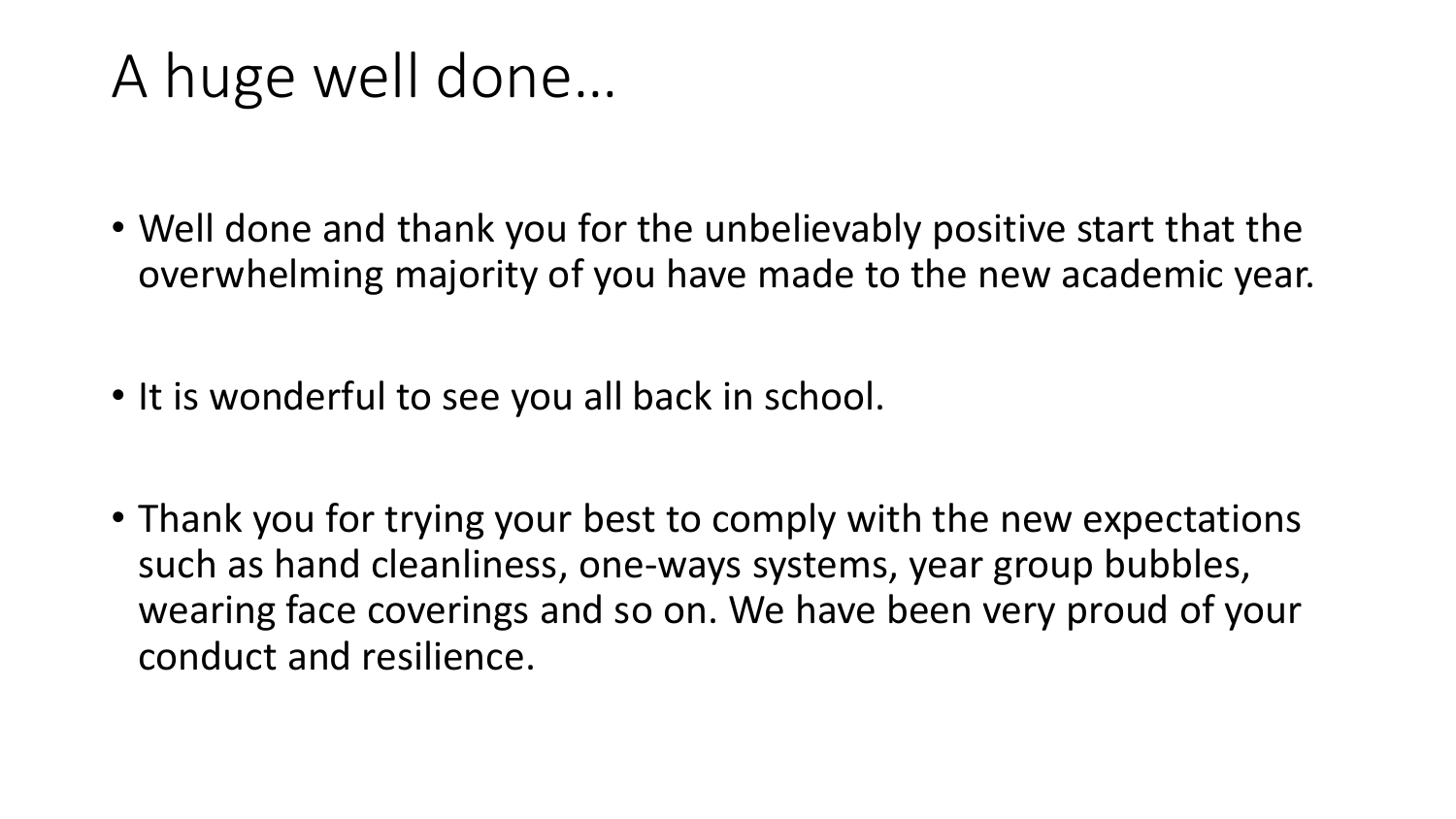## A couple of reminders…

- Please remember to wash your hands at the outside sinks when you arrive at school in the morning AND when you leave at the end of the day. You will sanitise as you leave your lesson, but you still need to wash your hands before you leave school at the end of the day. Students who leave by the side gate need to use the sinks at A Block or D Block.
- Please remember to wear a face covering as you enter the school building, during lesson changeover, on your way to break/lunch. Unless you have a medical reason, you are asked to wear one on corridors at all times and as you leave lessons.
- Please remember to sanitise your hands when entering a classroom.
- Please do not walk through or socialise in the staff car park areas. These are strictly out of bounds.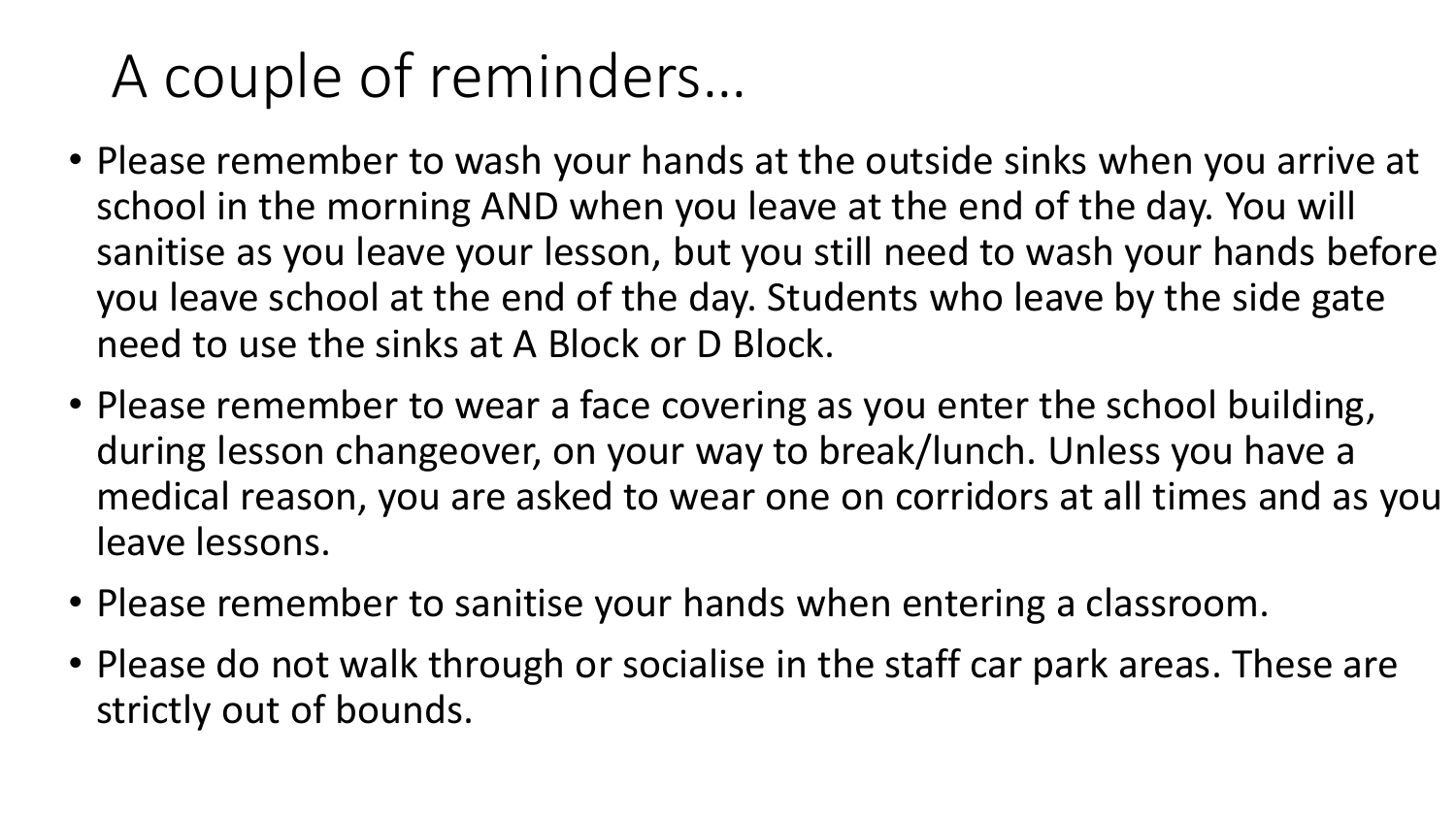## Year group badges

- It is absolutely vital that you wear your year group badge at all times for identification purposes. It was part of our risk assessment in order to open school safely so you must make sure you are wearing yours.
- You will be refused entry to the canteen, for example, if you are not wearing your badge as we must be able to quickly check that only students in one year group are in the canteen at once.
- If you lose or forget your badge, you must;
- Go to the main office to politely ask for a replacement badge.
- We will add a 20p charge to your ParentPay account.
- Your parents/carers will be emailed/sent a text by the office to tell them about this and ask that it is paid.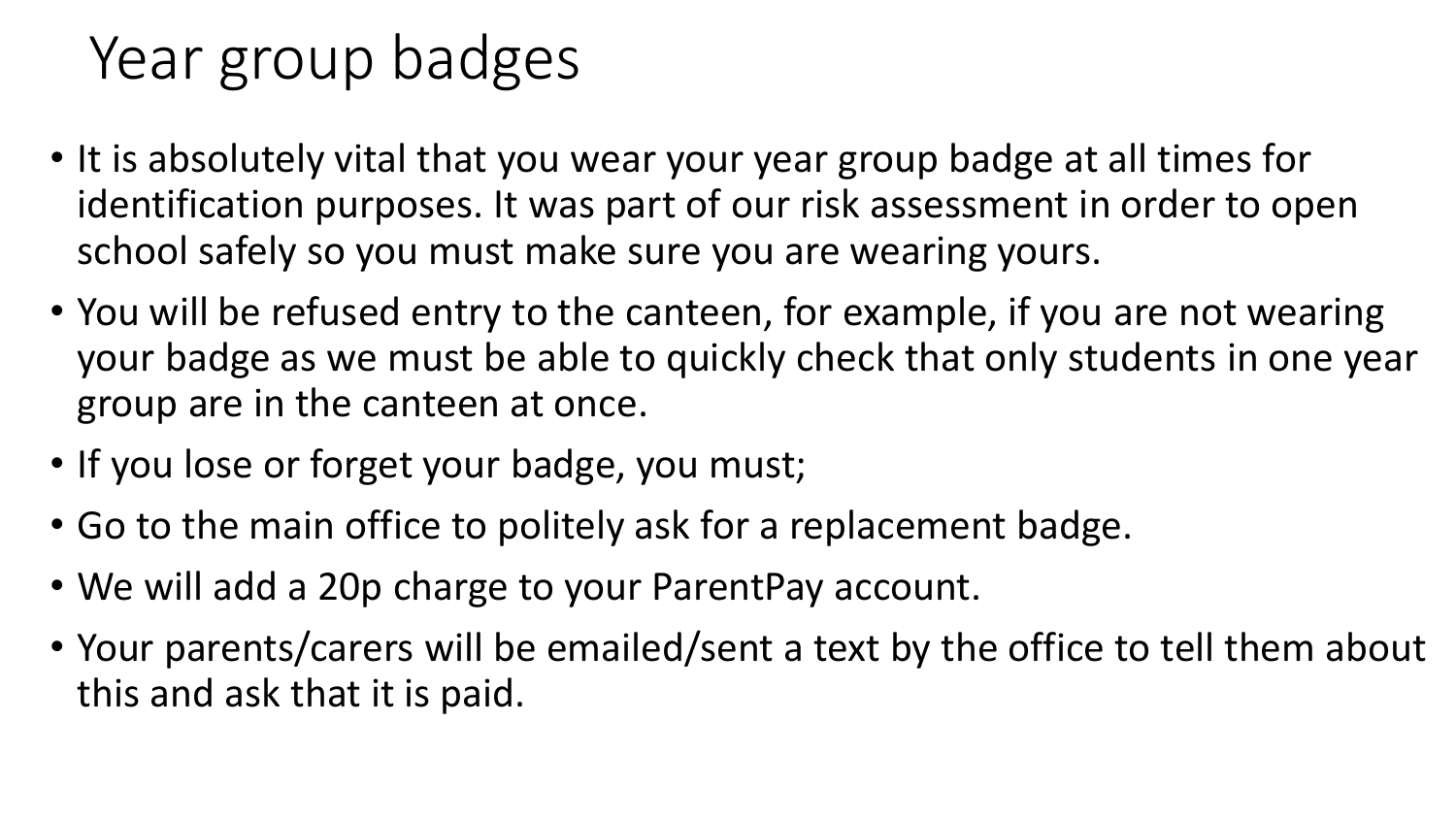#### Lunch time

- Please make sure that you go for lunch at the start of your year group's allocated time.
- If you are late, you will not be able to just nip in, because it will be being used by other year groups.
- Speak to staff on duty if there is an issue. We would never make you go hungry, but it would be really helpful if you could go to the canteen as soon as your year group is allowed to.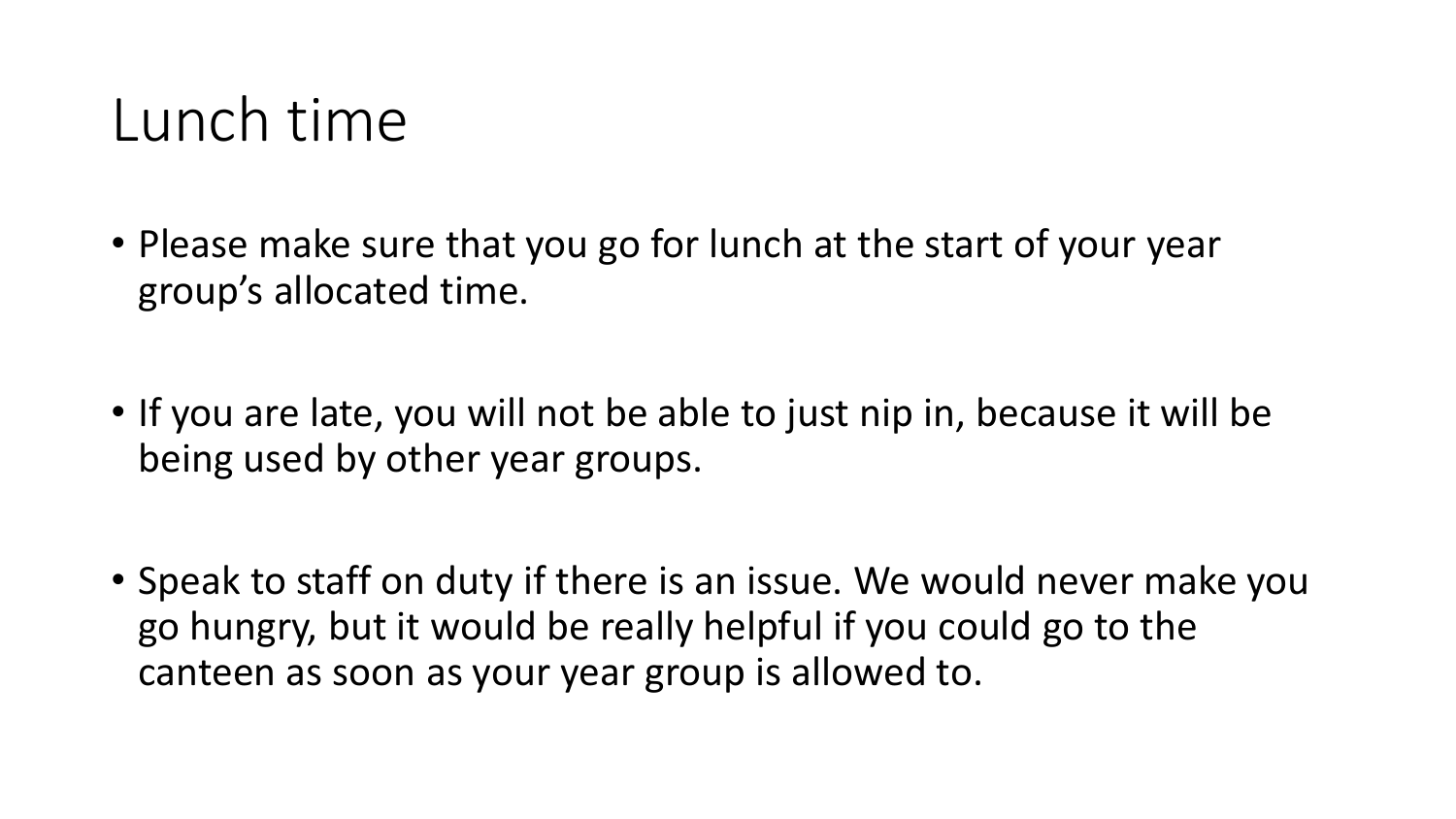#### Break and Lunch time

- Please remember that you need to maintain social distancing as far as possible.
- ALL students are instructed to keep their hands to themselves and not be involved in rough play, hugging etc.
- Litter is also becoming an issue, especially on the Hockey Pitch and in the Marquees. Please make sure that you use the bins provided.
- Also a reminder not to throw anything whilst enjoying your free time.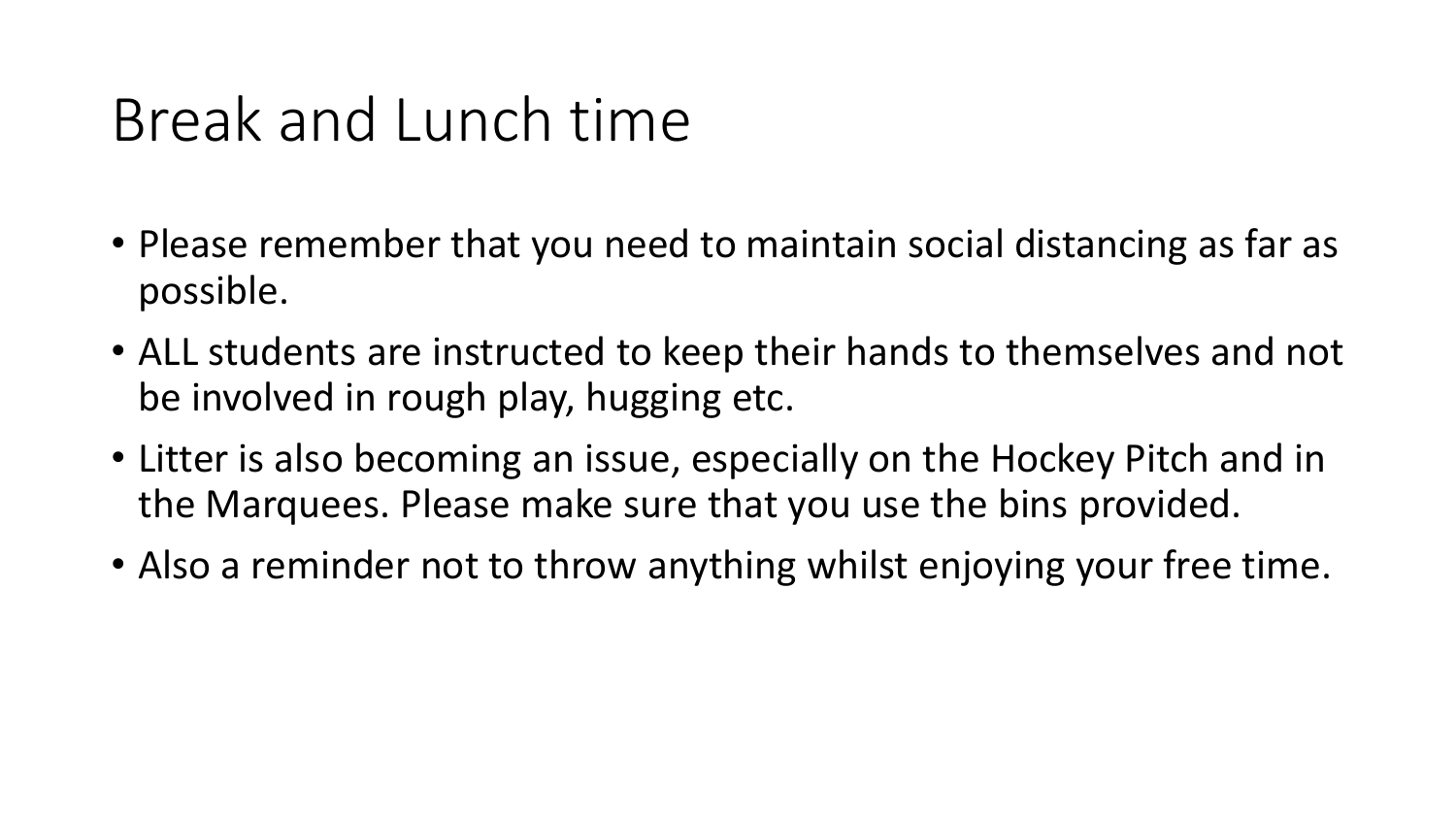## Uniform

- We have done a thorough uniform check in Form time this week and anyone with incorrect uniform is in the process of addressing this.
- A couple of reminders;
- All students must wear school shoes and not trainers
- False eyelashes and false nails are not allowed
- Nose piercings are not allowed. If your nose if already pierced, you must wear a clear plastic retainer.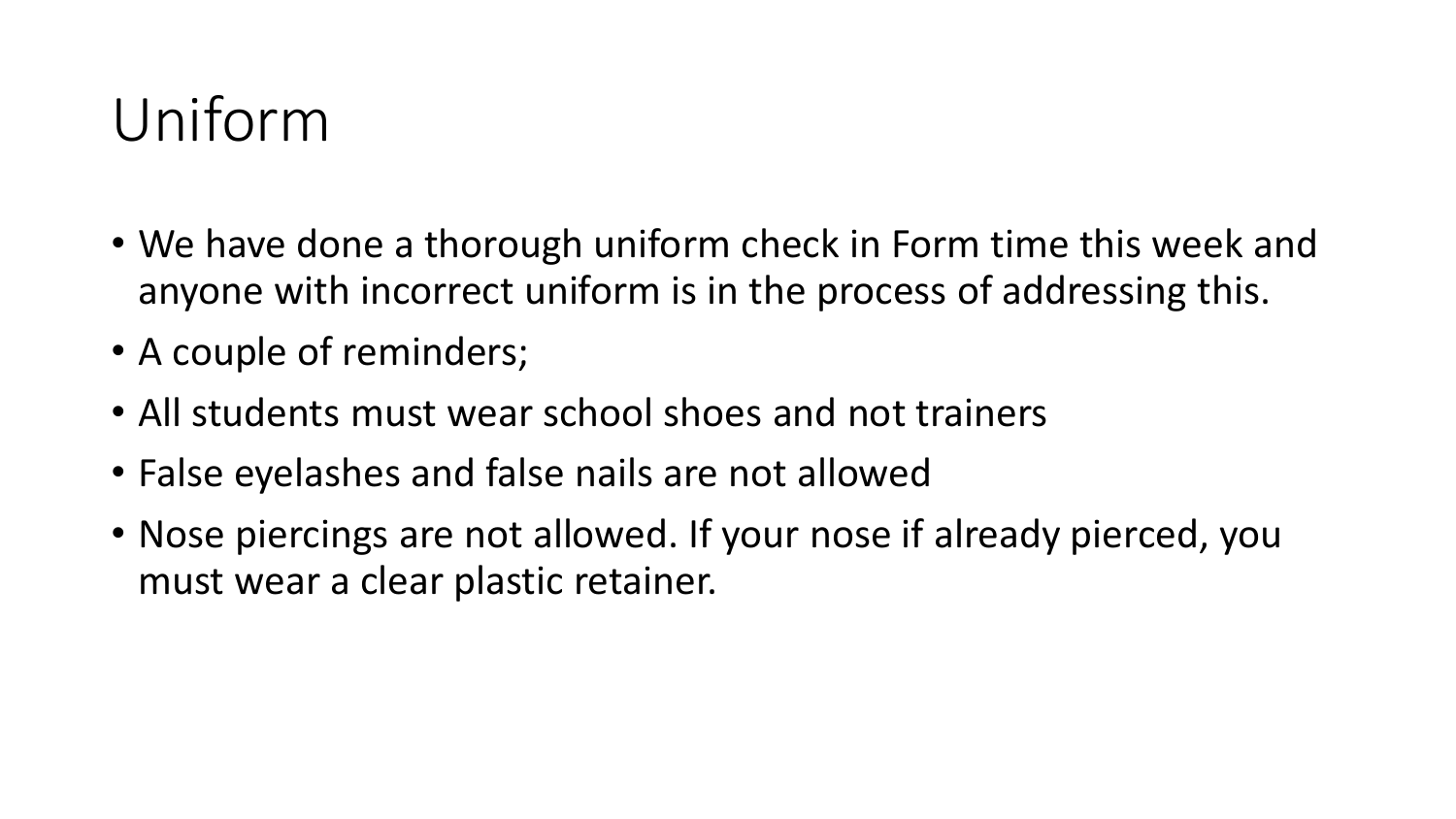### Uniform - Skirts

- A small number of students are wearing skirts that are far too short. Skirts should be roughly "to the knee" and not rolled up to make them short.
- If a member of staff sees a student with a skirt that is too short, they will issue a 10 minute detention and instruct them to lengthen their skirt.
- If a member of staff sees a student with a short skirt on several occasions and has issued several 10 minute detentions, they will increase this to a 30 minute uniform detention to be served after school.
- If a member of staff sees that student again with a short skirt, despite several 10 minute detentions and a 30 minute after school detention, they will issue an hour after school detention.
- In the highly unlikely event that the problem persists, the pastoral team will speak to the student and their parents/carers on an individual basis.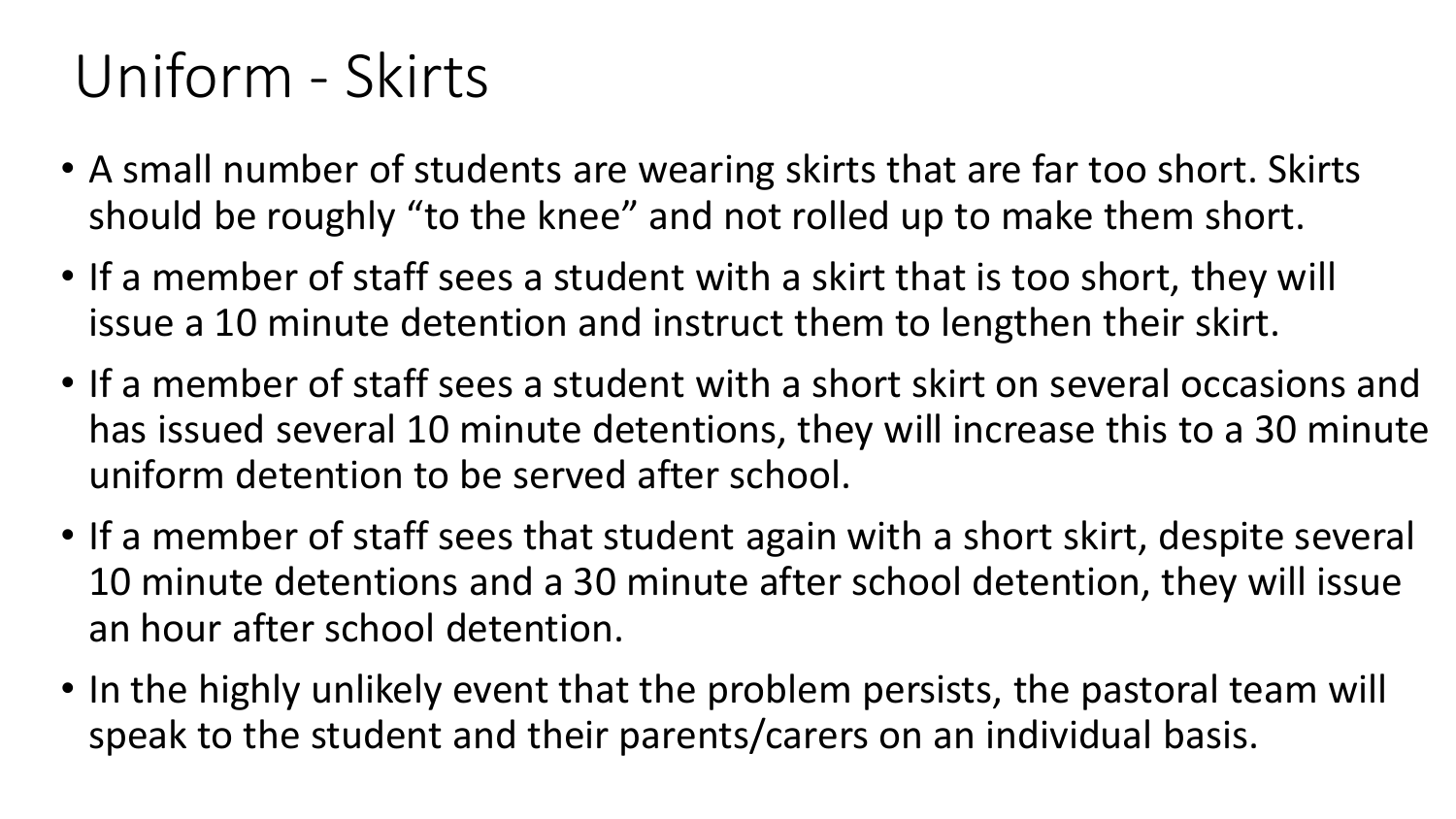## Travelling to and from school

- A polite reminder that you represent our school when you are travelling to and from school each day.
- Please can we remind you;
- Not to be in a group of more than 6 people
- To wear face coverings if you are going into shops
- To be polite and courteous, making sure members of the public can get passed and that you are not blocking paths and walkways
- If cycling, you do so safely and are mindful of traffic and other road users at all times.